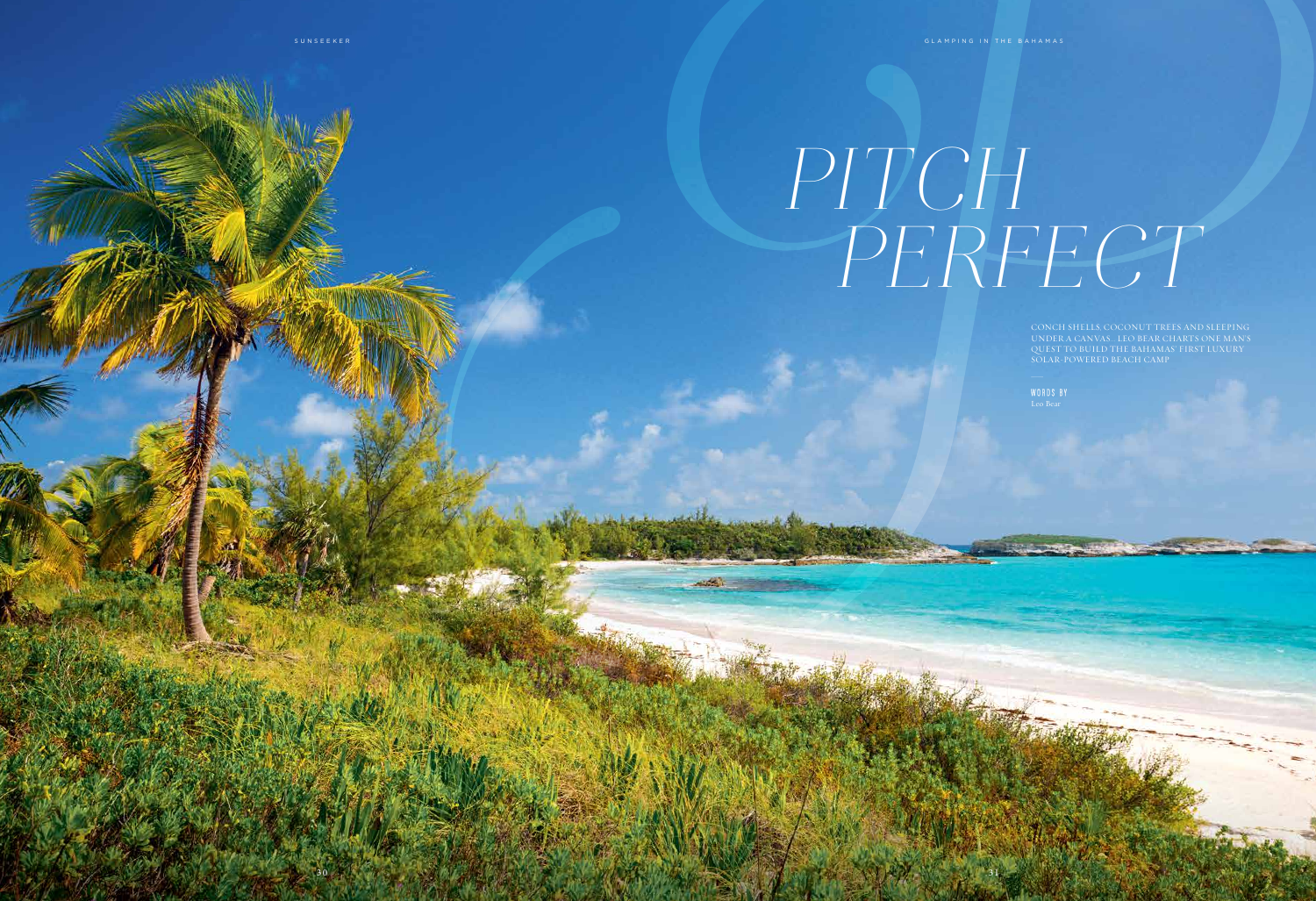

Previous spread The Other Side is situated on a small secluded beach

This page from left The bedrooms have a rustic yet luxurious vibe; Ben Simmons, the man behind The Other Side

**On a** quiet palm-studded cove on the north shores of Eleuthera island, a chic eco-camp is creating waves. Arrive by car and there's no sign for 'The Other Side'; just two metal prongs mark the turn-off to a bumpy track to is creating waves. Arrive by car and there's no sign for 'The Other Side'; just two metal prongs mark the turn-off to a bumpy track to the ocean. The perfect antidote to the it is eco-friendly. To picture the scene, think *Out of Africa* meets *The Blue Lagoon*.

Ben Simmons, the man behind the project, is a charismatic Bahamian, born in Nassau. He grew up chasing waves and racing hermit crabs before a stint at boarding school led him to Ireland. Returning to his beloved Bahamas after graduating, he worked as a chef in his mother's hotel (The Ocean View Club on Harbour Island) while launching his own pop-up catering company. Five years ago, Simmons took hold of the reins of The Ocean View Club, and while gently updating the décor with a more boho style, he put in motion plans for a sister property, something totally stripped back…

The foundations for The Other Side went down just a few weeks before his first son was born. "My great grandfather sailed across the harbour every day to farm in order to feed his family and I like to think I'm following in his footsteps," says Simmons. "We wanted to create an environment that puts our children in close proximity with nature and exposes them to alternative technology." The concepts of 'home' and 'hotel' have always overlapped in his life, each informing the other. Hence, the family home has been built on site and, like The Other Side, it operates completely off the grid.

Guests checking into the camp are encouraged to make themselves at home too. At its heart lie four communal tents housing a dining room, playroom, library and large-scale honesty bar furnished with a wrought-iron chandelier and enough liquor to sink a pirate ship. The local cooks make everything to order, and sing as they marinate chicken with jerk spices or crack open lobster claws. If you love something one night, you're welcome to ask for it the next, and when it comes to making the most of the paradisiacal surroundings, there are paddle boards, yoga mats and ping-pong bats to help yourselves to. For exploring Eleuthera's blue holes and bountiful beaches, you'll be handed the keys to the camp's Moke, or for a dose of civilisation, the pink sands and posh restaurants of Harbour Island are just seven minutes away by speedboat.

## MY GREAT GRANDFATHER SAILED ACROSS THE HARBOUR EVERY DAY TO FARM IN ORDER TO FEED HIS FAMILY AND I LIKE TO THINK I'M FOLLOWING IN HIS FOOTSTEPS